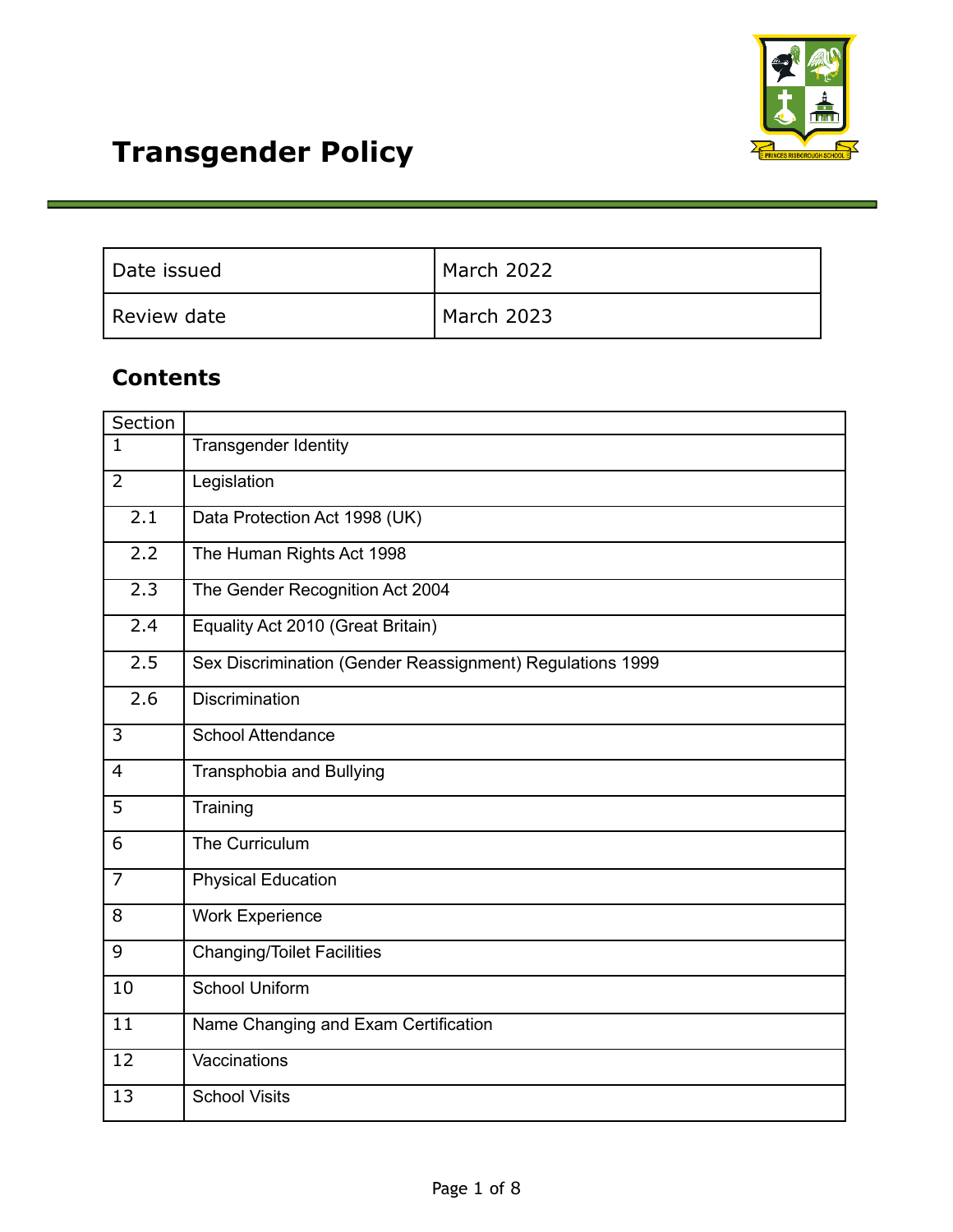|   | Glossary of Terms |
|---|-------------------|
| ᅩ | Version control   |

The purpose of this policy is to explain Princes Risborough School's good practice in the field of Transgender consideration in order to minimise the distress and disruption to all students by:

- ensuring teachers and Governors are dealing with Transgender matters inclusively and sensitively
- providing an inclusive environment for any Transgender student
- ensuring all students are aware of and educated on issues of Transgender

# **1. Transgender Identity**

A Transgender person feels that their external appearance (sex) does not match up with the way they feel internally about their gender identity. A Female to Male (F2M) person will have the external appearance or body of a female and identify their gender as male; a Male to Female (M2F) person will have the external appearance or body of a male and identify their gender as female.

The word Transgender is sometimes used interchangeably with the term gender-variant but usually has a narrower meaning and different connotations than gender variant, including non-identification with the gender assigned at birth. Children and students that experience or show gender variance may or may not be transsexual, as some will not retain their gender variance following puberty because gender variance can be fluid.

Gender Dysphoria (or Gender Identity Disorder) is a clinical condition that can present from as early as age 2 and can only be diagnosed by a medical and/or psychiatric expert. A person diagnosed with Gender Dysphoria may require treatment, eg: hormone blockers (currently not available in the UK under the age of 16), to ameliorate the symptoms associated with being Transgender. A Transgender person may live their life without being or needing to be diagnosed as having Gender Dysphoria.

There are several NHS gender identity clinics in England (London, Sheffield, Leeds, Newcastle, Daventry, Nottingham and Exeter. It must be understood that some people with Gender Dysphoria may not want any treatment. Some may choose to be known by a different name or to wear different clothes. However, most or all young Transgender people (and their families) will need some expert support as they grow up and develop.

# **2. Legislation**

# **2.1 Data Protection Act 1998 (UK) (This will be superseded by the GDPR on 25 th May 2018).**

Information about a person's Transgender status is considered "sensitive personal data" and is subject to tighter controls than other personal data. Explicit consent is required before it can be processed.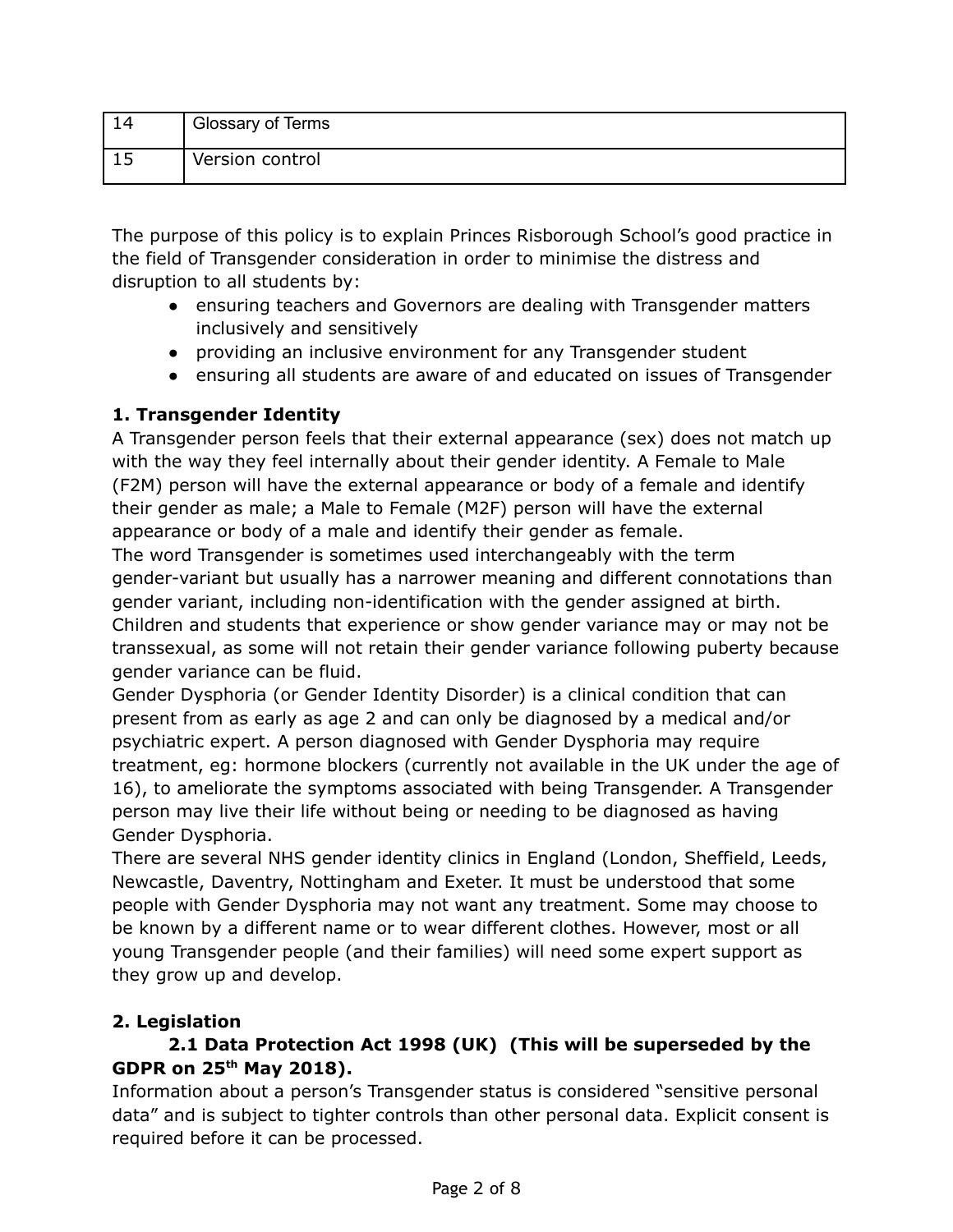- Personal data must be looked after properly following the eight data protection principles, which include ensuring personal data is accurate, secure and processed fairly and lawfully
- Failure to change a person's title, name and gender when requested could lead to the following offences under the Act:
	- $\circ$  disclosure of personal information that is used, held or disclosed unfairly, or without proper security
	- $\circ$  failure to ensure personal information is accurate and up-to-date
	- o processing of data likely to cause distress to the individual

#### **2.2 The Human Rights Act 1998**

The following Articles from The Human Rights Act 1998 support the rights and needs of Transgender people to live their lives in their true gender:

- Article 8: right to respect for private life and family life
- Article 10: freedom of expression
- Article 14: the prohibition of discrimination

# **2.3 The Gender Recognition Act 2004**

The Gender Recognition Act 2004 is mainly concerned with the process by which a person can get a Gender Recognition Certificate, and correct their original birth certificate to match their true gender. This can only occur after a person reaches 18 years of age but is something that many younger people may aspire to.

# **2.4 Equality Act 2010 (Great Britain)**

The Equality Act 2010 ensures legal protection against discrimination, harassment and victimisation (direct or indirect) for everyone under the nine protected characteristics defined in the Act, one of which is Gender Reassignment (also known as Transgender).

Part 6 of the Equality Act 2010 makes it clear that the Act specifically refers to School and young people.

The Equality Act 2010 (2:1:7) states that:

● a person has the protected characteristic of gender reassignment if the person is proposing to undergo, is undergoing or has undergone a process (or part of a process) for the purpose of reassigning the person's sex by changing physiological or other attributes of sex

The Act applies to employment, education and a range of other areas where discrimination may take place. In order to be protected under the Act, a student will not necessarily have to be undergoing a medical procedure to change their sex, but they must be taking steps to live in the opposite gender, or be proposing to do so.

#### **2.5 Sex Discrimination (Gender Reassignment) Regulations 1999**

● Individuals who intend to undergo, are undergoing or have undergone gender reassignment are protected from discrimination in work, school and vocational training (including higher education study)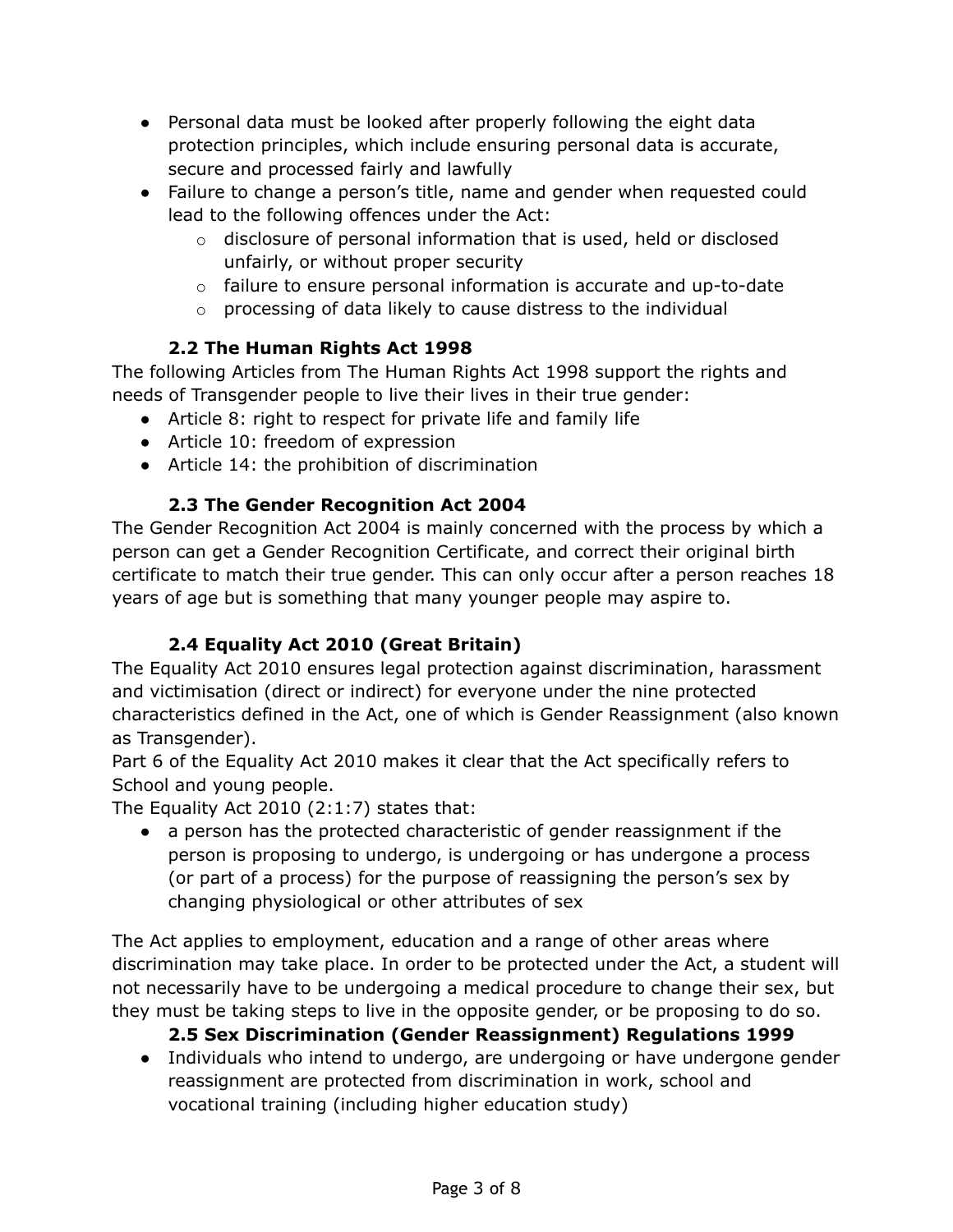- Less favourable treatment relating to absences arising from gender reassignment is unlawful if:
	- $\circ$  the treatment is less favourable than if it had been due to sickness or injury
	- o the treatment is less favourable than if it had been due to some other cause and, having regard to the circumstances of the case, it is reasonable not be to be treated less favourably
- Less favourable treatment includes the arrangements relating to terms and conditions or arrangements under which employment, education or vocational training is offered

# **2.6 Discrimination**

As stated, The Equality Act 2010 ensures legal protection against discrimination in employment, education, the provision of services and the delivery of public functions, in relation to the nine protected characteristics defined in the Act, one of which is Gender Reassignment.

The legislation states that a school must not discriminate against a student because of their Transgender status. Discrimination can be direct or indirect. Indirect discrimination occurs when a provision, criterion or practice applies to everyone but puts a person with a particular protected characteristic at a particular disadvantage, and it cannot be justified as a proportionate means of meeting a legitimate aim. An example might be an inflexible school uniform rule which offers no "unisex" options such as trousers for girls, and which would therefore create a particular difficulty for a F2M student.

#### **3. School Attendance**

Princes Risborough School will make reasonable adjustments to accommodate absence requests for treatment and external sources in line with their absence policy. Sensitive care will be taken when recording the reason for absence.

# **4. Transphobia and Bullying**

Princes Risborough School have a robust anti-bullying policy. In line with this policy, transphobia incidents will be recorded and dealt with in the same manner as other incidents that are motivated by prejudice, eg: racist or homophobic incidents.

# **5. Training**

In order to ensure all staff and Governors have the skills to deal with Transgender issues, Princes Risborough School will hold training sessions on topics such as:

- Safeguarding
- Confidentiality
- gender Identity
- tackling transphobia
- relevant legislation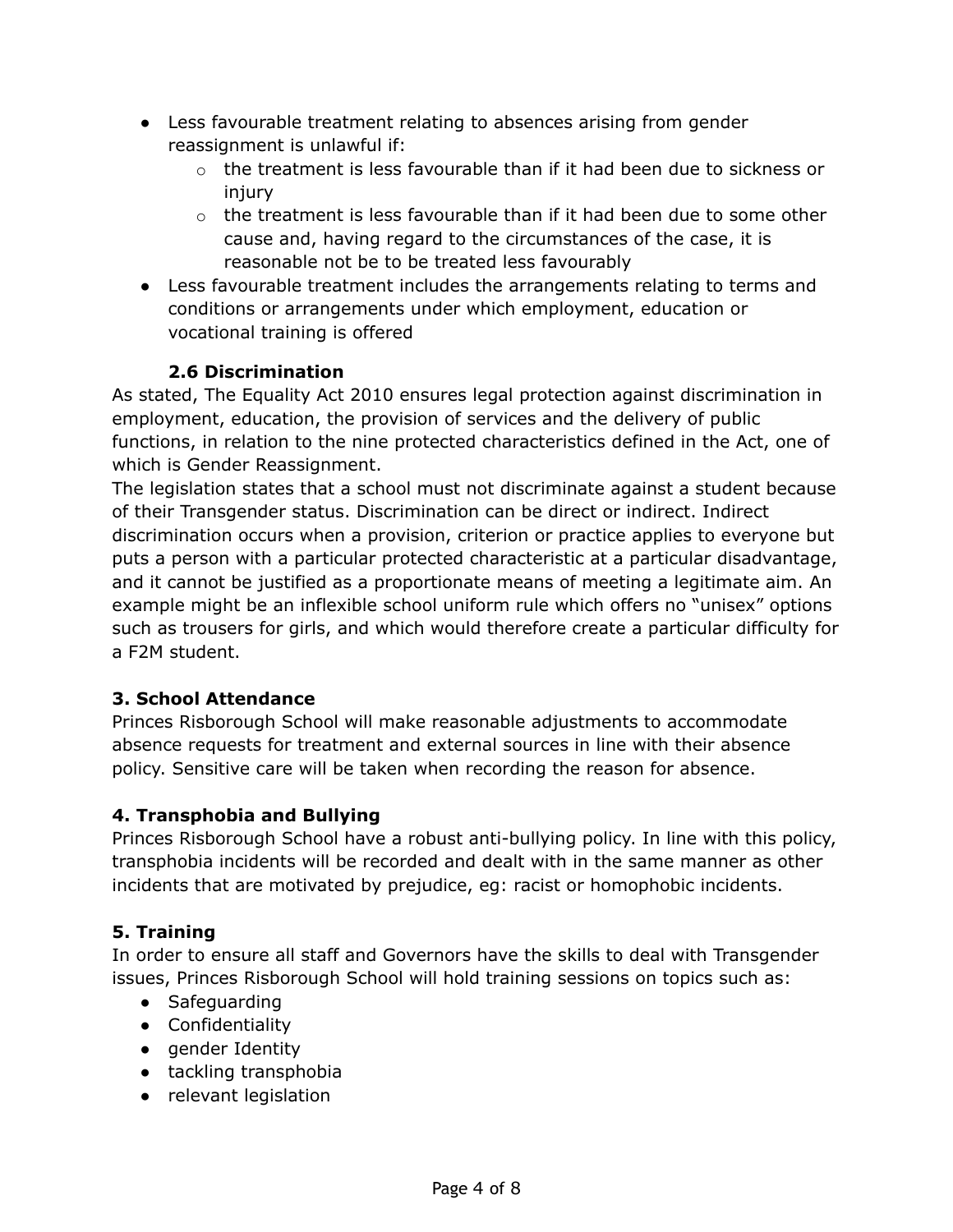All topics will be covered during the Princes Risborough School INSET programme and will be revisited annually.

# **6. The Curriculum**

The issues connected to Transgender will be visited for all students during curriculum time during the PSHE programme. These issues will also be touched upon during other subjects.

# **7. Physical Education**

Sports and Physical Education is a key aspect of the national curriculum and the physical and mental well-being of young people. Physical Education develops students' competence and confidence to take part in a range of physical activities that become a central part of their lives, both in and out of school. A young Transgender person has the same right to Physical Education as other young people.

With regard to young Transgender people at school or college, there should be reasonably few, if any, issues regarding participation within the sports of their true gender. There may be sports where, as puberty develops, M2F Transgender participants may have a physical advantage over other girls but this should not present a problem within a carefully and sensitively managed lesson context. The issue of physical risk within certain sports should also be managed properly within the lesson context rather than preventing young Transgender people from participating (which would be discriminatory).

It may be that due to the nature of contact and physicality of sports such as rugby, the school would consider whether a Transgender person participating in full contact lessons is appropriate towards the latter stages of puberty. This is something that Princes Risborough School will take a view on prior to the delivery of those lessons, in discussion with parents or guardians.

The use of changing room facilities will also be carefully considered. Facilities for Transgender participants will be sensitive to their needs and also recognise the needs and sensitivities of other students. When competing at another school or outside venue, school staff must ensure there is appropriate sensitive provision available.

# **8. Work Experience**

As already stated, the Equality Act 2010 encompasses every environment in which pupils will be working, therefore all placements should be aware of their duties and responsibilities. Where Princes Risborough School is considering allowing a Transgender young person to attend a work experience placement, the school will complete a suitable assessment on the potential placement to establish if there is any risk to the young Transgender person, taking account of the young Transgender person's right to privacy – as a general principle, personal information on the young Transgender person must not be shared.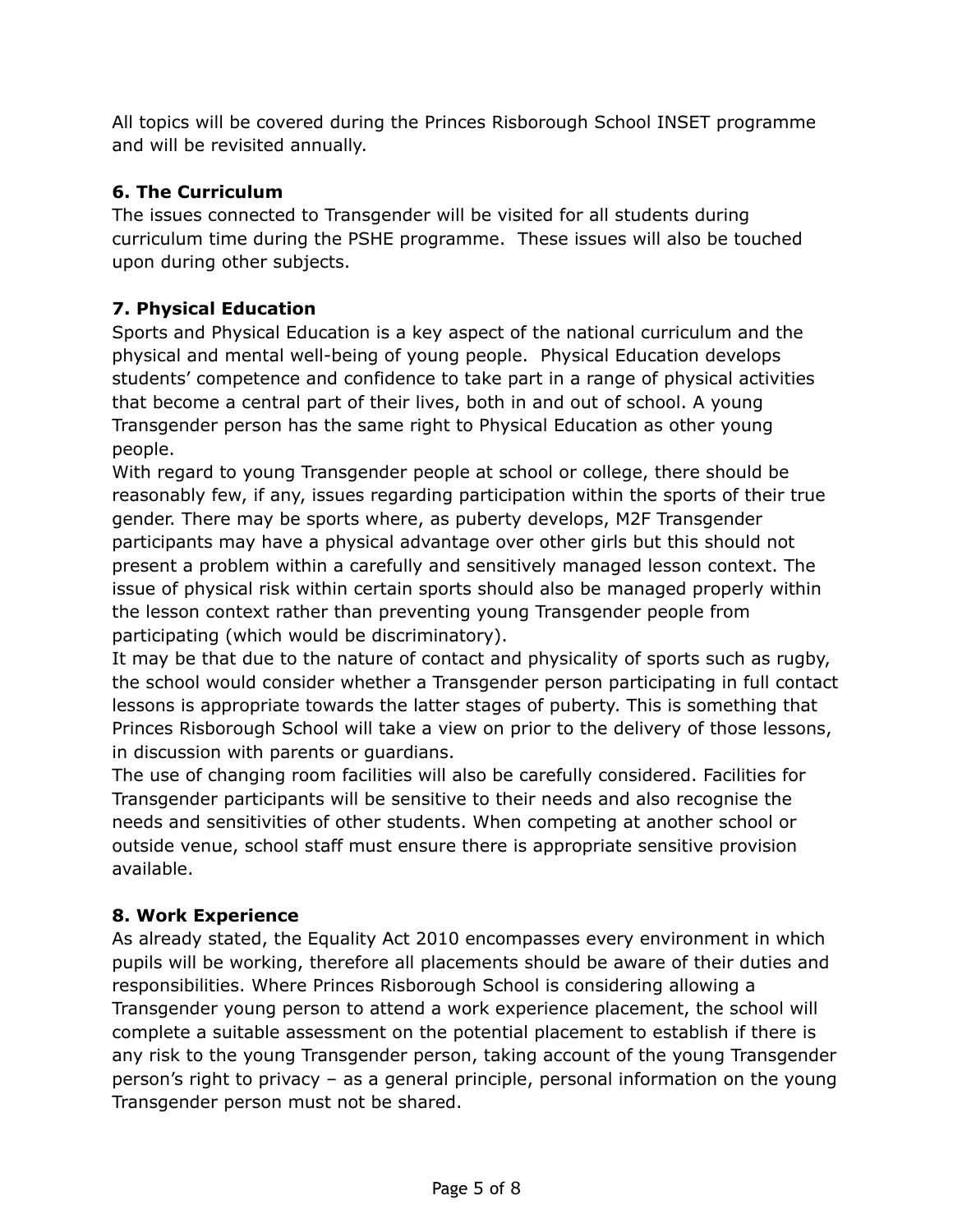Princes Risborough School will be sensitive to this in their planning before any young Transgender person is placed in any business or organisation. Careful discussion about the placement with the student and parents or guardians, will occur to find the most suitable way forward to ensure the placement is successful.

#### **9. Changing/Toilet Facilities**

There is provision in Princes Risborough School for unisex toilets. Transgender students will be able to use these facilities which have been labelled sensitively and appropriately. Princes Risborough School has conducted an audit of the appropriateness of the facilities.

#### **10. School Uniform**

Transgender students will be expected to follow the School Uniform Policy, which covers uniform, make-up and jewellery.

There is a generally broad range of uniform available for both genders (ie: girls and boys can wear trousers and all students must wear a blazer, shirt and tie). The Sixth Form Dress Code is not gender specific.

# **11. Name Changing and Exam Certification**

If a Transgender student wishes to have their preferred name recognised on school systems, this will be supported and will feed on to letters home, report cycles, bus pass information, etc. Furthermore, the change of name and associated gender identity will be respected and accommodated by the school. It is a real indicator that the Transgender student is taking steps to, or proposing to move towards a gender they feel they wish to live in.

Technically, students can be entered under any name with an Examination Board. However, it is a very complex matter. Once a result is accredited it will need to be linked with a Unique Pupil Number (UPN) or Unique Learner Number (ULN) which existed in the school census information submitted in January of the examination year. UPNs and ULNs are only linked with legal names, not preferred names. It is possible for examination certificates to be issued in the preferred name, but any young person finding themselves in this position should discuss this issue with Princes Risborough School and parents or guardians to ensure the best way forward.

Schools and colleges are encouraged to ensure a strategy is agreed with the student and their parents or guardians, then agreed with the various Examination Boards prior to starting GCSE courses as some examinations may be sat in Year 10 and the length of time the process re-registering may take. Schools will also need to be aware that the DfE analysis of school performance may still present the student in the gender registered by their UPN.

It is possible for any document to be changed to reflect the chosen name of the young person. Changing the gender recorded on a birth certificate is not possible until a Gender Recognition Certificate has been issued. In order to change a name on other official documents such as a passport, it might be necessary for evidence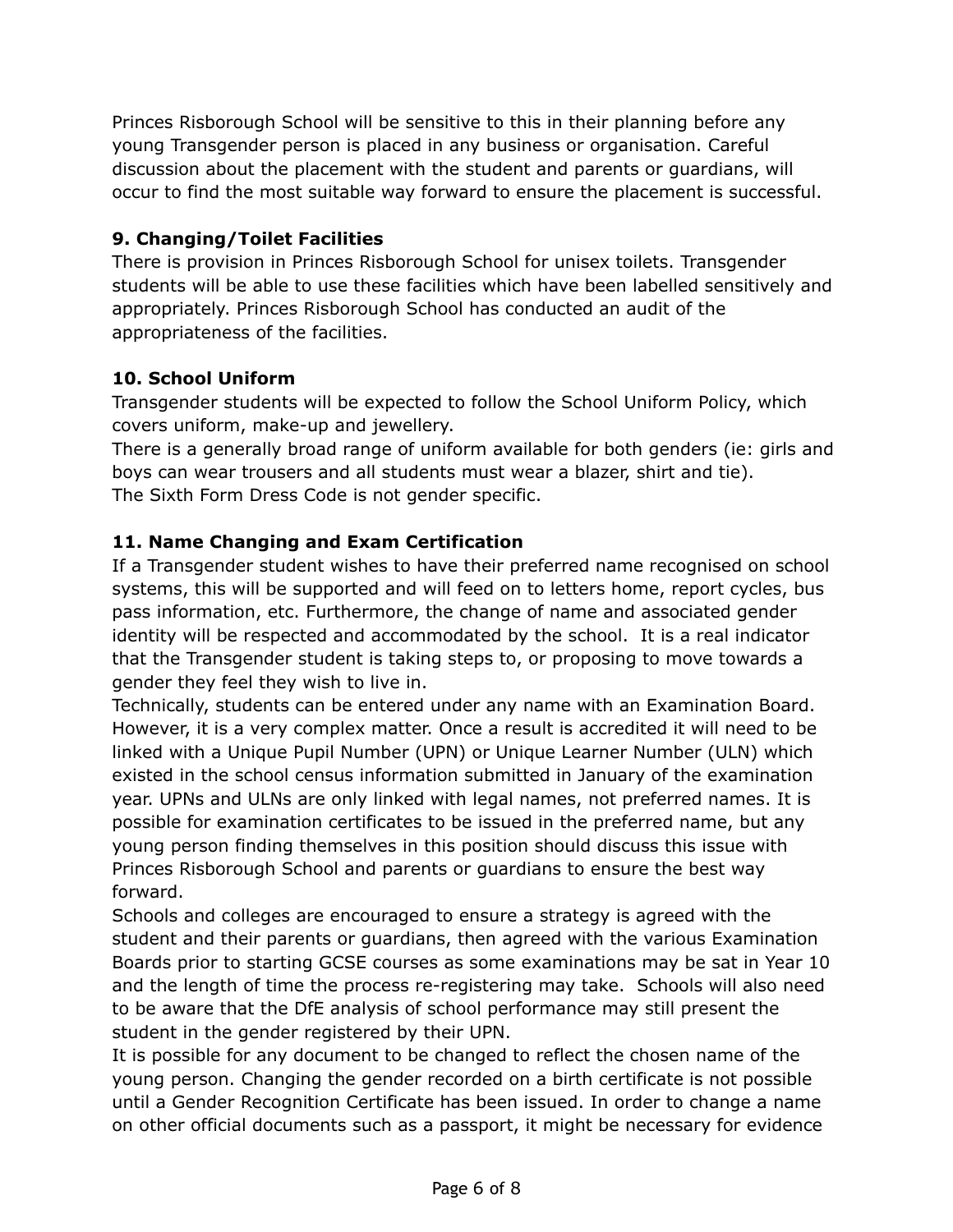of change of name to be produced: there are two main ways in which this can be done, by deed poll and by statutory declaration. The Citizens Advice Bureau and other Transgender support organisations will have more information on this subject. A person under 16 years of age cannot change their name legally without the consent of a parent.

#### **12. Vaccinations**

Princes Risborough School will allow any gender specific vaccinations to be carried out at the GP's surgery in order to eliminate any embarrassment.

#### **13. School Visits**

Learning about different cultures and lives and taking part in activities may lead to overnight stays, both at home and abroad. Issues may arise for both young Transgender students and other students but this must not mean Transgender students cannot be included on the visit. Princes Risborough School will give consideration well in advance of any additional needs, which may include having a parent or guardian (or member of staff) accompanying the visit to ensure the Transgender student is fully included.

The sleeping arrangements will be considered before a visit is undertaken; it is possible that the Transgender student would prefer to have a separate room, etc. Each individual case and visit needs to be considered separately and in depth discussions will happen well in advance, with all appropriate bodies, linked to the accommodation available.

With regards to a visit abroad, anyone can be searched at borders and other places. Different countries will have policies and procedures they will follow. Princes Risborough School will contact the relevant border control or agency in advance to ensure that any policy or risk assessment completed by the school is accurate for that visit.

There are countries that are not as legally and culturally open as the UK. In fact, some have laws that make it illegal to be part of the Transgender community. Some countries even make it an offence not to report to the authorities that someone is part of the Transgender community. Princes Risborough School will consider and investigate the laws regarding Transgender communities in any country considered for a school visit.

#### **14. Glossary of Terms**

**Binding** – A F2M adolescent that is developing breasts may strap down their chest so that it is less obvious. This can be hot, uncomfortable and restrictive but very important to their psychological and emotional wellbeing. It might make certain PE lessons difficult for them to participate in and could sometimes lead to breathing difficulties, skeletal problems and fainting.

**F2M** – Female to Male, a person that was identified as Female at birth but came to feel that their true gender is actually Male.